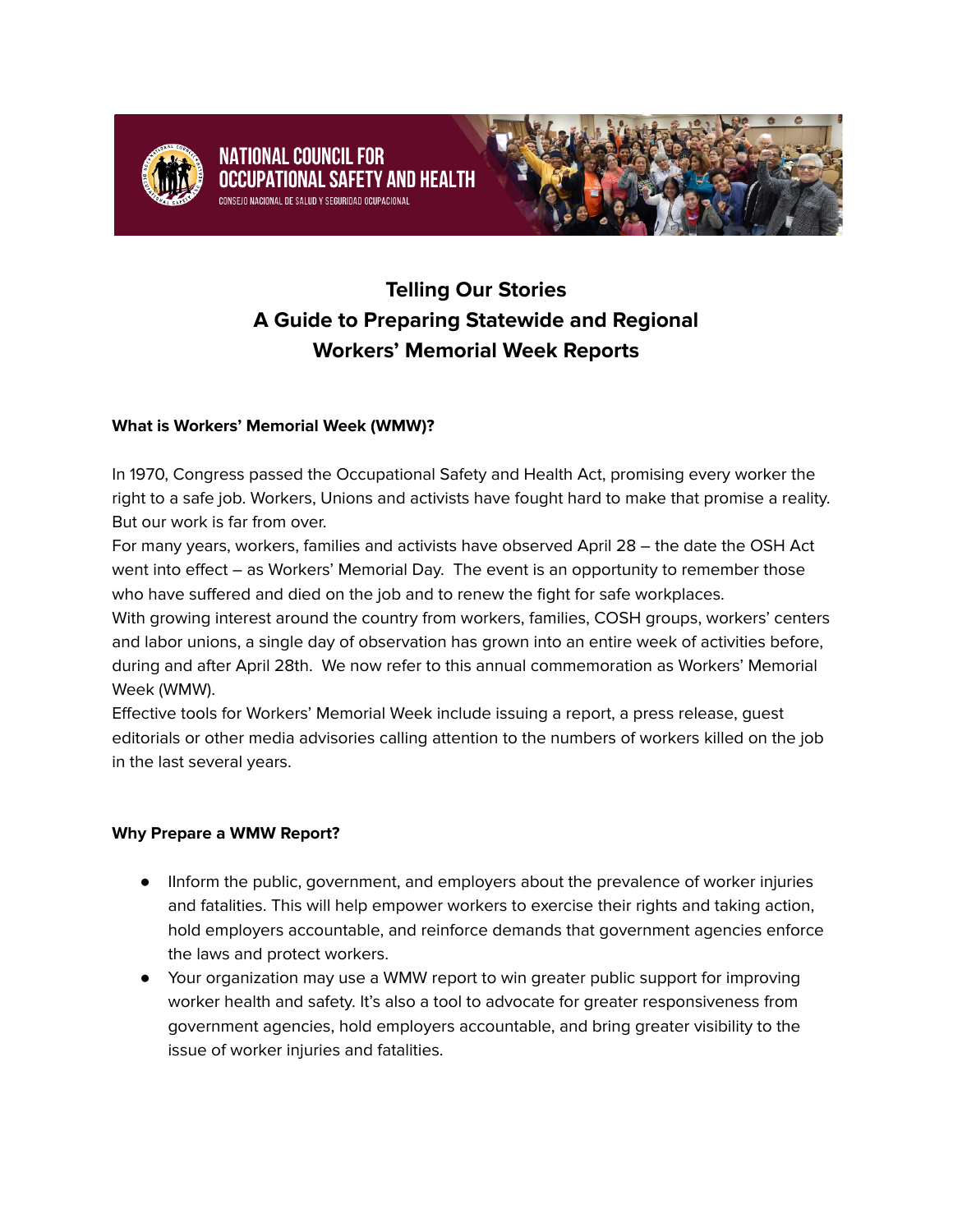#### **Some Tips on Producing a Good Report:**

- The report should resonate not just with your core supporters and networks, but also tell a story that the general public will understand, and motivate new leaders to take a stance against preventable worker injuries and fatalities.
- Use common terms, spell out every acronym, and keep language generally accessible to people who are not familiar with all the issues.
- Include real stories of workers who have been injured or have died at work. The stories put a face to the statistics and can make a compelling argument of why change is needed urgently.
- Structure your report so that each component makes sense on its own and also contributes to the overall story you are telling. Subheadings are an effective tool to break documents into manageable and meaningful sections.
- A picture is indeed worth a thousand words, or a thousand data points. Photos, graphs, charts and infographics can be extremely effective in expressing key results or illustrating a presentation.
- Clearly state your recommendations for change, policy preference, and/or call to action. Say what should be done about the problem, and clearly and persuasively explain why this is THE best option (or options.)

## **Steps to Writing a WMW Report:**

1. Go to the Bureau of Labor Statistics' Census of Fatal Occupational Injuries (CFOI) website to get the latest number of occupational fatalities. CFOI data is presented for each state. The data is the latest estimate for the number of traumatic occupational fatalities in the state for a year. Since estimates for occupational illness are ten times the number of recorded fatalities, this is a conservative estimate for all fatalities.

There is a huge gap every year between what some state agencies report publicly as the number of fatalities as compared to what eventually comes out in CFOI data. (Typically not included as "program-related" fatalities by state agencies, for example, are many transportation deaths, homicides, and injuries to the self-employed.) This can be used to make the point that many more workers die on the job every year than what some state agencies report to the public.

2. Gather information on cases from the following sources. The information and stories behind the numbers of occupational fatalities are an important piece in getting attention to the issue.

> ● National COSH, Worker Fatality Database. This list has victims' names, employers and short descriptions, where available, of the incident that resulted in a fatality. These details can be vital information to piece together the story behind the data. We encourage groups to go beyond recent cases; fatalities from an earlier time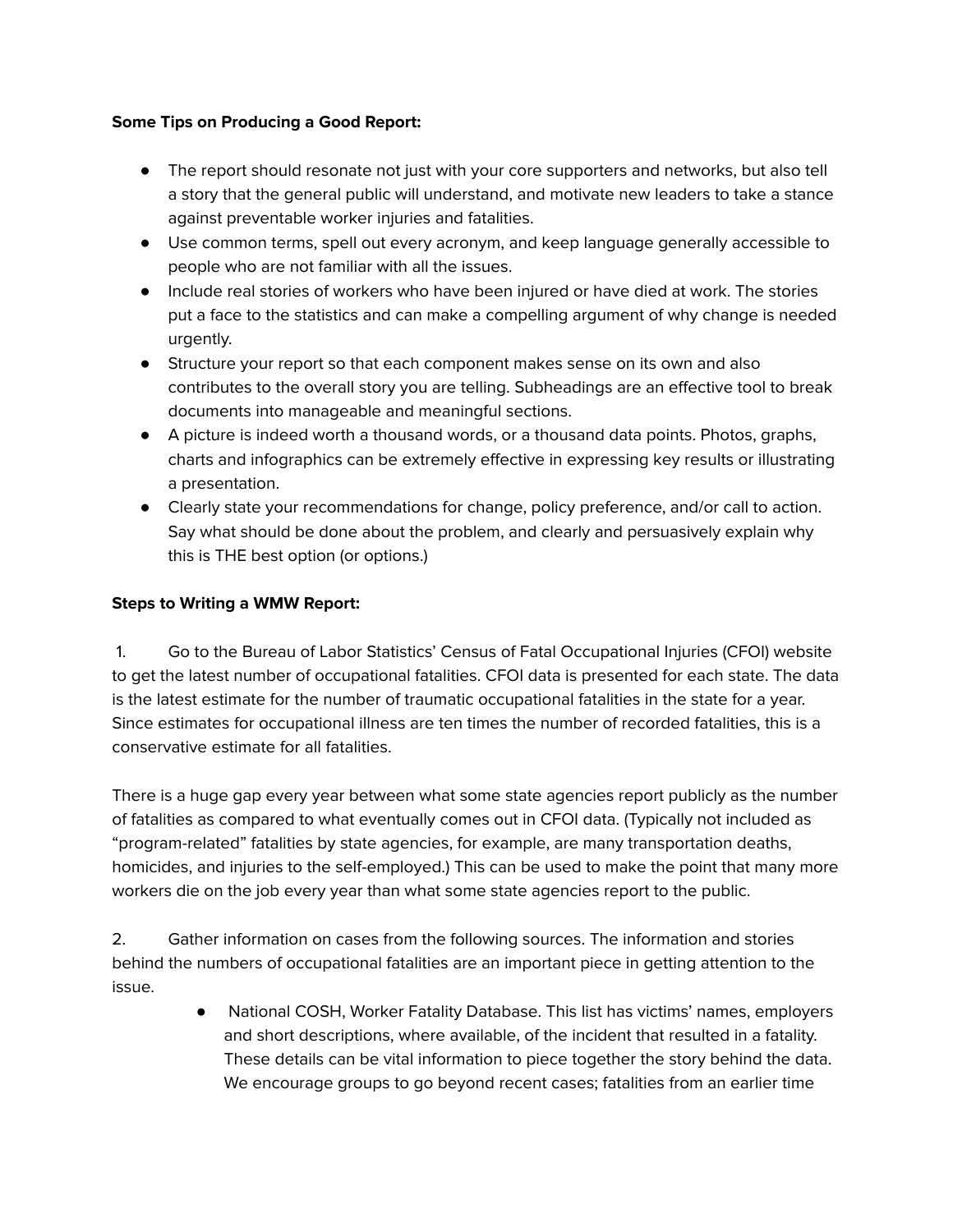period may also highlight an important issue or create an opportunity to include families and/or other constituents. <http://www.coshnetwork.org/fatality-database>

- AFL-CIO, "Death on the Job." This annual report is a rich resource for data and comparisons of programs. [https://aflcio.org/about-us/conferences-and-events/workers-memorial-day#recent](https://aflcio.org/about-us/conferences-and-events/workers-memorial-day#recent-death-on-the-job-reports)[death-on-the-job-reports](https://aflcio.org/about-us/conferences-and-events/workers-memorial-day#recent-death-on-the-job-reports) (This resource is in English).
- OSHA: Reports of Worker Fatalities. This page on OSHA's website lists fatalities and incidents which resulted in hospitalizations of three or more workers, as reported to OSHA and states with OSHA-approved State Plans. Searchable by fiscal year, as well as weekly reports. Employers are required to report incidents affecting covered workers within eight hours. [www.osha.gov/dep/fatcat/dep\\_fatcat.html](http://www.osha.gov/dep/fatcat/dep_fatcat.html) (This resource is in English).
- NIOSH has lists of all the fatality reports they have done or state partners that they support at www.cdc.gov/niosh/face/facecont.html. Some state reports may not be posted there. <https://www.cdc.gov/niosh/face/default.html> (This resource is in English).

#### **Fatalities in Specific Industries**

- **Construction**: The Falls Campaign (developed by the Center for Construction Research and Training (CPWR) and partners) maps both construction fatalities and separately all construction fall fatalities. Although cases are listed without names, there are links to newspaper accounts that have worker information (and sometimes photos) listed: <https://stopconstructionfalls.com/fatality-map/> (This resource is in English).
- **Mining**: The Mine Safety and Health Administration (MSHA) has fatality data available on its website. The agency compiles annual summaries of workers who die in mining occupations. There were fatalities in coal mines in 2016 and 16 in metal or non-metal mines. Four workers have died so far in 2017. MSHA posts information on each fatal injury case on its website, including the name and age of the victim. That information is normally posted three to five days after the incident occurs. Main page: <https://www.msha.gov/data-reports/fatality-reports/search> (This resource is in English).

#### **Public Safety:**

● **Firefighter** fatalities, with names of victims and descriptions of investigation reports are available from the U.S. Fire Administration. <https://apps.usfa.fema.gov/firefighter-fatalities/>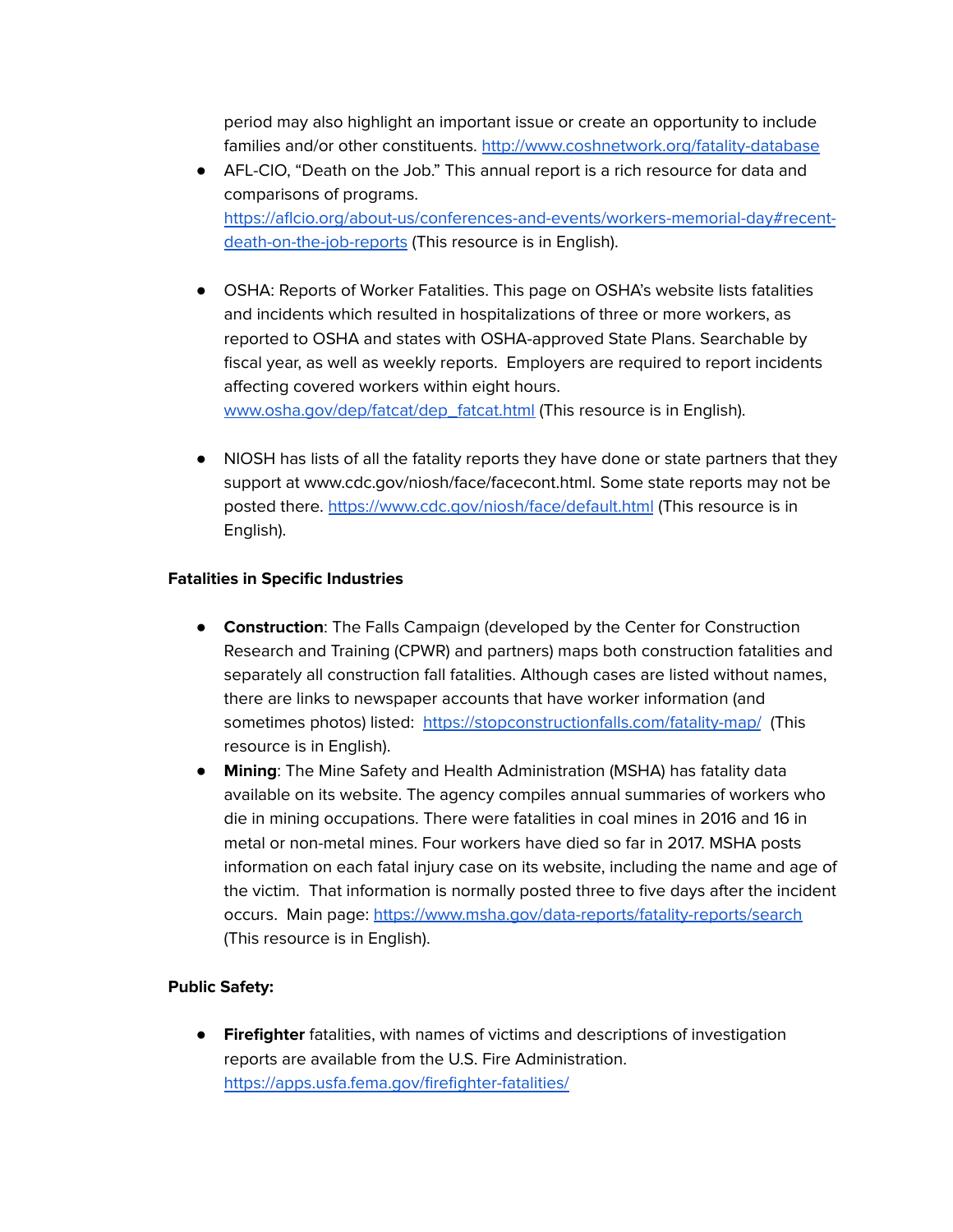● **Law Enforcement** related fatalities, also with names of victims and descriptions of investigation reports are available from the Officer Down Memorial Project. [www.odmp.org/](http://www.odmp.org/)

**State resources:** In states with their own OSHA program (not federal OSHA) there is specific information on how the State Plan was reviewed by Federal OSHA – known as the Federal Annual Monitoring and Evaluation (FAME) Report. These reports and other information about state plan programs are at [www.osha.gov/dcsp/osp/index.html.](http://www.osha.gov/dcsp/osp/index.html)

- State Plan Data. Most State Plans have lists that contain some information about fatalities that occurred under their jurisdiction. Most often, one has to request this information from the state agency charged with enforcing health and safety regulations. Some State Plans, such as Washington State, organize a Workers' Memorial Week event to memorialize these tragedies.
- State fatality reports and related publications from a number of states are listed at <https://www.cdc.gov/niosh/face/default.html> (This resource is in English).

3. Start developing issues, themes and stories from data, numbers, and cases you have gathered. Start with an outline describing the sections of the draft report, filling in as much information as you can under the various categories. Collect photos, newspaper clippings or other graphics that may be helpful in the report.

4. Do outreach to potential partners to develop relationships and a plan of action. Contact family members of deceased workers as well as activist organizations that are natural allies in the fight for worker rights for safe and healthy workplaces. These might include:

- Worker rights activists, such as Jobs With Justice (JWJ)
- Labor unions in the area and the Central Labor Councils
- Family members who have lost loved ones in workplace tragedies. United Support and Memorial for Workplace Fatalities (www.USMWF.org) is an excellent resource
- Injured workers
- Labor studies programs
- Other advocacy groups that work for environmental or social justice issues
- Worker centers and their national offices, such as Interfaith Worker Justice (IWJ).

5. Start drafting the report, including a timeline for issuing the report, media advisories, press releases, and events to highlight your findings.